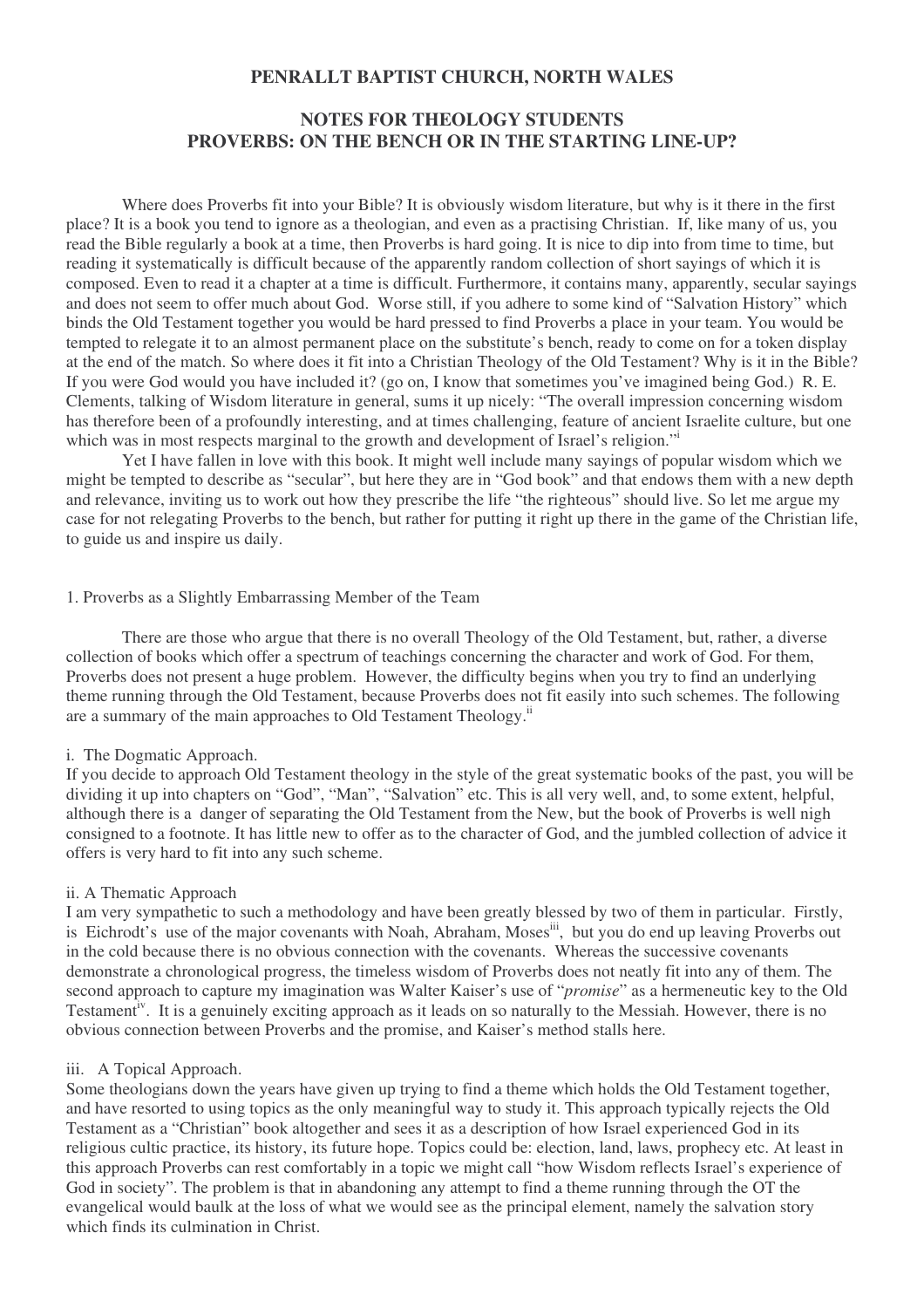# iv. The Diachronic Method

Although G. Von Rad is quite old hat now, his works still make interesting and challenging reading.<sup>V</sup> His research into how Israel rewrote its history for new circumstances, and his hope of uncovering the different layers and schools of thought which are represented in the OT is always challenging. In such an approach Proverbs is definitely a "suitable case for the treatment" and offers wide scope for careful analysis. At least, you would think so. In practise Von Rad was rather dismissive of our book. He stated that "in principle Israel's faith is grounded upon historical acts," thus excluding Proverbs from serious study." Since the "wisdom teaching" of the older parts of Proverbs is based entirely on unaided empirical human experience, "it ought not to be at all considered in relation to the central content of Israel's faith and cult". <sup>vii</sup> Although he did go on to argue that Wisdom theology is primarily a theology of creation and, therefore, part of the latter development of Israel's theology, he has effectively marginalised the book for us. He ignores that it is about the individual Israelite and his relationship with God and is not restricted to festivals and the regular cult. Not everything needs to be linked to the public face of religion.

## v. A Dialectic Approach

It is enlightening to focus on the tensions that exist in the Old Testament text: "Ethics and Aesthetics, Liberation and Blessing, Theology and Cosmos, Providence and Election but I for one would rather something more positive. Tensions in Theology exist in the Old Testament, and they are present in the book of Proverbs, but they should not take precedence over clear unambiguous teaching. Although some tension does exist between individual proverbs, the majority are clear and straightforward, even if there is not always an obvious reason why different couplets and subjects follow each other in the order we find them in.

#### vi. A Canonical approach

By stating that the Old Testament is the inspired Word of God as we find it, and emphasizing that it deliberately uses and remoulds older material in order to self-consciously create a normative literary medium to serve for our instruction, we are rejecting the dichotomy between "it meant for them x it means for us". It becomes the Word of God for our use today, and invites us to interpret it and use it. Clearly, the sub-text of this approach is the christocentric nature of the both Old and New Testaments. We are asked, then, to find in Proverbs a connection with the New Testament and see how the book works as Scripture. It does not exist in isolation, but purposefully engages with the whole of the inspired text of the Bible. This is the approach of Brevard Childs and his followers, and the approach that I will follow here. However, even he struggles with Proverbs, and the chapter in his seminal work, *Old Testament Theology in a Canonical Context* is probably the least convincing in the book. viii

#### vii. A Multiple Approach

This is the approach preferred by Hasel, which recognises that there is merit in most of the above approaches to the Old Testament. I am comfortable with this providing we do not lose sight of the connection between Proverbs and the rest of scripture.

R. E. Clements is correct to assert that "the question of the place that should be assigned to the wisdom writing of the Old Testament in a work of Old Testament theology has not so far been accorded any widely recognized consensus." There was a tendency in the past to place it on the margins of the Jewish and Christian traditions, although there may be evidence that these days it is given rather more prominence.

This, then, is our challenge. If we are going to argue for a fully inspired canon of scripture, we must establish Proverbs as a fully integral part of the Bible, with a place and purpose which coincides with our christocentric evangelical viewpoint. This, frankly, is what makes doing theology fun.

#### 2. Proverbs as a Full Member of the Inspired Canonical Team

Mercifully, we do not need to get bogged down in critical concerns. The consensus is that Proverbs is made of various collections, many of which carry their own sub-titles (chs. 1-9; 10:1-22:16; 25-29; 30:11-33; 31:1-9; 31:10-31). Although the opening verse attributes the book to Solomon, the appearance of Agur, Lemuel and others tells us that we should not take the first verse too literally We cannot know how many authors made contributions. There is no consensus on the reason for the order of material in the book, and although many commentators date much of it in the pre-exilic period, no one is sure when the collection was finally closed. This rather timeless quality of the book is reinforced by the lack of historical context and the absence of obvious ties to the Torah and to the Prophets in the text itself. However, we should not play down the connection with Solomon. He was famous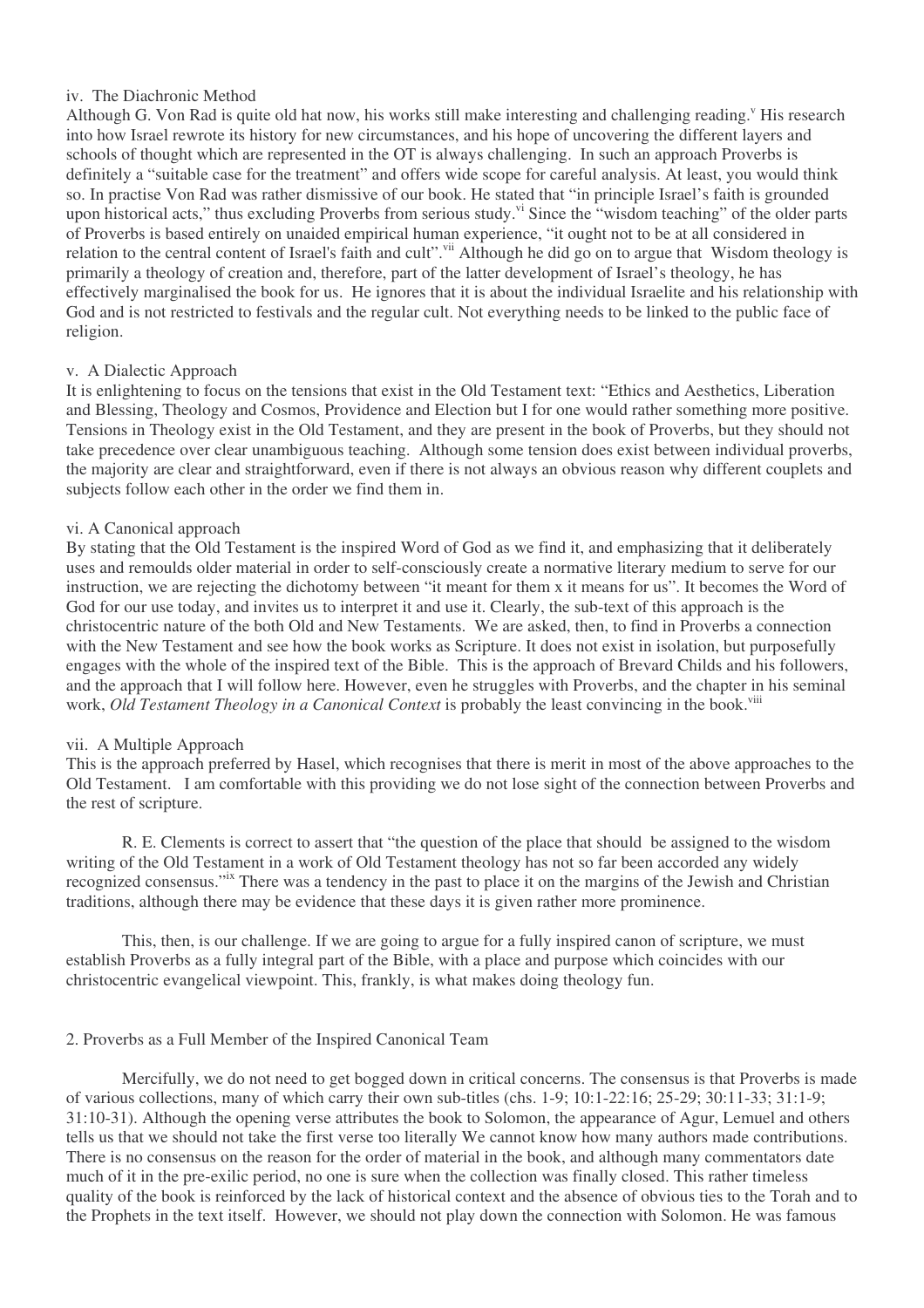for his wisdom and he did, after all, speak three thousand proverbs and write a thousand and five songs (1 Kings 4:29ff). We will look again at the implications of this connection for a modern preacher in the last section.

Although "wisdom" is clearly the main emphasis of the book (the noun is used 39 times and its adjective 47 times), this emphasis is refined and emphasised by the opening nine chapters which provide us with **the hermeneutical key**. There are collections of old sayings to be studied in this book, but before we get to them we must understand where they come from. And even if the sayings were oral sayings originally, they have now been made into a book. Clements points out that "the particular theological appeal of wisdom lies in the fact that, of all the features of Israelite intellectual life, wisdom had most to gain from the adoption of a written form. Writing is a skill of the wise. Wise man and scribe are often the same person."<sup>x</sup> Equally, the sayings may well have been secular originally, but now chapters 1-9 make them sacred.

It is clear from the opening chapters that wisdom is available as a gift of God to all people. Only the most rebellious will refuse to hear the call of Wisdom as she calls to them. "Out in the open she calls aloud, she raises her voice in the public square; on top of the wall she cries out, at the city gate she makes her speech. (1:20*f)*. This is not secret knowledge, it is offered to all. Whereas the Torah traces out legal requirements, cultic demands, and national exigencies Wisdom tells the just how faith in Yahweh should work out in their day to day struggles with serving a perfect God in an imperfect and unpredictable world. The law traces out boundaries which must be obeyed, but real life is a series of small decisions which the Torah with its wide brush strokes can do little to illuminate. It is not a collection of abstract principles, but advice on concrete situations: "its intention is to train a person, to form a character, to show what life is really like and how best to cope with it."<sup>xi</sup>

So who organized the final collection? Whybray poses a series of, by and large, unanswerable questions: xii What was the position of the authors in Israelite society?

What was the reason for their concern to make the observations and to give the advice of which the book consists? To whom was the book addressed?

What was the basis of the authority which the authors implicitly or explicitly claim to possess? At what stage or stages in Israel's history were they active?

Whether they were court officials of the early monarchy or a later school of scribes does not altogether matter. The book is given a timeless context in its introduction by the person of Wisdom, an enigmatic, omnipresent narrator who speaks to every generation. The authors have deliberately hidden themselves behind the main persona of the opening nine chapters. The lack of reference to the Mosaic Law, which is a major characteristic of Ecclesiasticus, confirms its origins within the earlier period common to other Old Testament books.

The magnificent figure of Wisdom (chapters 1-9) in all her splendour derives her glory from her close relationship with Yahweh. This is how the canonical shape of the book shifts our attention away from the secular nature of many of the proverbs, towards the God who is behind all wisdom. This is not "Chicken Soup For Your Soul." It is not a compilation for the sake of it. This is scripture which is inspired by and ordained by Yahweh himself as the "first of his works (8:22ff)" and rejoices in His presence (8:30). This is good news for the "just", those who live under the promise and covenant of God, because, quite frankly, they find life confusing. "Wisdom affirms that a planned and coherent order determines the relationship between all things."<sup>xiii</sup> You will know as well as I do that this in not always apparent to the casual observer.

This canonical shape of the book, making Lady Wisdom the dominant force of the book with its motley collections of proverbs answers Whybray's objection that the "God of Proverbs lacks most of the characteristics of the God of Israel."<sup>xiv</sup> We are reminded that all wisdom derives its authority from the Creator, and this wisdom takes its place alongside the Torah, the Prophets and the great historical deeds of Yahweh in its direction of human destiny. Proverbs was written specifically to fulfill this role. It is, therefore, neither anomaly nor irrelevance in Old Testament Theology.

## 3. Proverbs as Christian Canonical Literature

Some time ago while clearing out the loft space, I moved a long piece of two by four back into a corner, and straight into a wasps' nest that, unbeknown to me, had been built that summer. The reaction was immediate and aggressive. Equally, some theologians buzz with anger at the assertion that the Old Testament is part of the Christian canon. They accuse us of just reading the Christ event back into a text that originally was oblivious to the possibility, and at first glance Proverbs does little to help our case. There is no messianic hope in this work, just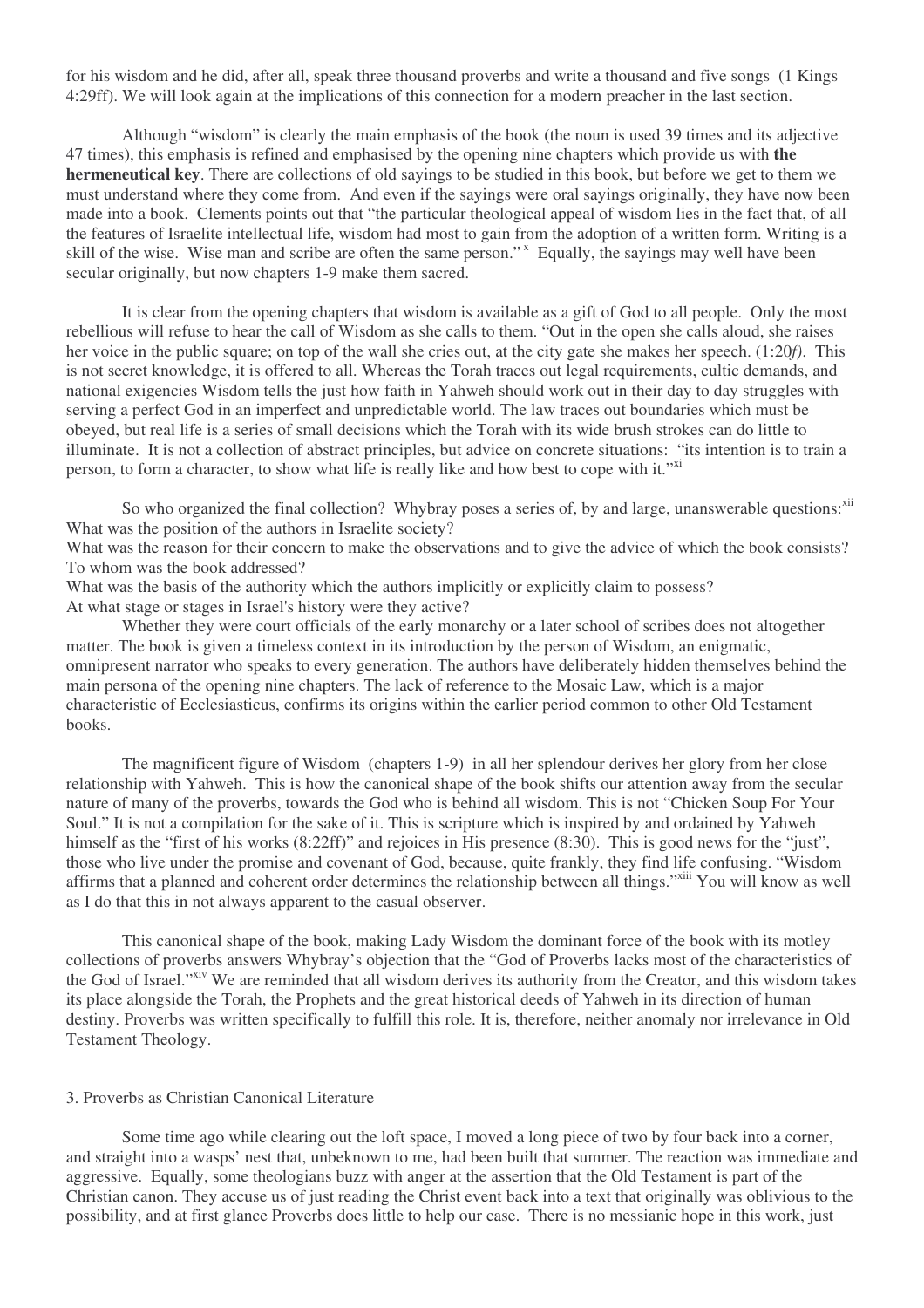the struggle of the believer to make sense of an awkward and at times contradictory world. But it is not "out of synch" with the rest of scripture. Childs comments that both Pentateuch and Proverbs "converge on a basically unified expression of the good and obedient life" xv

How does it link to Jesus? His sayings do not obviously cite the book of Proverbs, although his teaching is not dissimilar to it. Westermann, however, points out that "Jesus is not presented as a teacher of abstract, didactic wisdom (as, for example, in Proverbs 1-9) rather he is one who has received the proverbial wisdom of the fathers ... This heritage links the New Testament with the Old Testament."xvi

However, does the hypostasis (the quasi-personification of divine attributes), in Proverbs not offer another approach? It is very tempting to find a link here. Wisdom in both Proverbs 1-8, and in the books of Sirach and Wisdom of Solomon, gets this treatment, as does the Logos in the works of Philo (ca. 20 BC - AD 50). Philo's works were well circulated in first century Palestine and it is reasonable to assume that they influenced to some extent John's choice of the Logos motif in John 1:1-14. It is interesting to compare the Book of Proverb's Wisdom and John's Logos:

Both The Word and Wisdom were in the beginning (all quotes from NIV):

"In the beginning was the Word" (John 1:1)

"The Lord brought me forth as the first of his works, before his deeds of old; I was appointed from eternity, from the beginning, before the world began (Proverbs 8:22f. See also Sir. 1:4, Wis. 9:9)

Both Word and Wisdom were with God:

"The Word was with God and the Word was with God" (John 1:1)

"Then I was the craftsman at his side. I was filled with delight day after day, rejoicing always in his presence." (Prov. 8:30, see also Sir. 1:1, Wis. 9:4)

Both Word and Wisdom were co-creators:

"Through him all things were made; without him nothing was made that has been made." (John 1:3) "By wisdom the Lord laid the earth's foundations, by understanding he set the heavens in place" (Prov. 3:19)

Other parallels are possible when we include the apocryphal books: Wisdom provides light, is rejected, is the substance of life, and is the gateway to life.

In Paul's Wisdom-Christology, "Christ is the power of God and the wisdom of God." (1 Corinthians 1:24). "We speak of God's secret wisdom, a wisdom that has been hidden and that God destined for our glory before time began.(1 Corinthians 2:7). However, Paul's Christ as Wisdom of God goes way beyond Proverbs 1-8 to be, as N. T. Wright describes it "the Divine Wisdom, God's Second Self, doing at last what Temple, Torah and 'Wisdom' might have been supposed to do but what they had not succeeded in doing."XVII

Let us keep our feet on the ground. Clements is correct to warn us that "no matter how affirmatively wisdom is presented as belonging to the divine side of reality, so that God works in, by and through wisdom, wisdom is in no sense another deity alongside the Lord . . . Rather she appears as the inalienable bond that unites the creative intention of God with the experienced working of the world."<sup>xviii</sup> While that is true, Von Rad reminds us that "the most important thing is that wisdom does not turn towards man in the shape of an "it" , teaching, guidance, salvation or the like, but of a person. . . So wisdom is truly the form in which Yahweh can speak in this way."<sup>xix</sup> I agree that none of the Old Testament or inter-testamental writers would have strayed into the realm of Trinitarian theology, but the parallels are very clear and as Christian commentators on the Book of Proverbs we should not hesitate in making the connection between Lady Wisdom and Christ the Wisdom of God. Christ fulfils the aspirations of the ancient writers and, provided we are careful, we should find the parallels inspiring and instructive.

Sometimes, of course, Wisdom is seen as an attribute of the Holy Spirit rather than God, and this is picked up in the current best-seller "The Shack" by Wm. Paul Young.<sup>xx</sup> When he attempts his hypostasis of Wisdom she turns into "Sophia" – part of the mystery surrounding *Sarayu* (his name for the Holy Spirit).<sup>xxi</sup> Clearly, for Young, Wisdom is closer to the mysterious oriental Spirit than his chuckling carpenter. Jesus. Probably this is a warning to all of us preachers not to follow the parallel between Jesus and the Wisdom of God too closely, but to enjoy its suggestiveness.